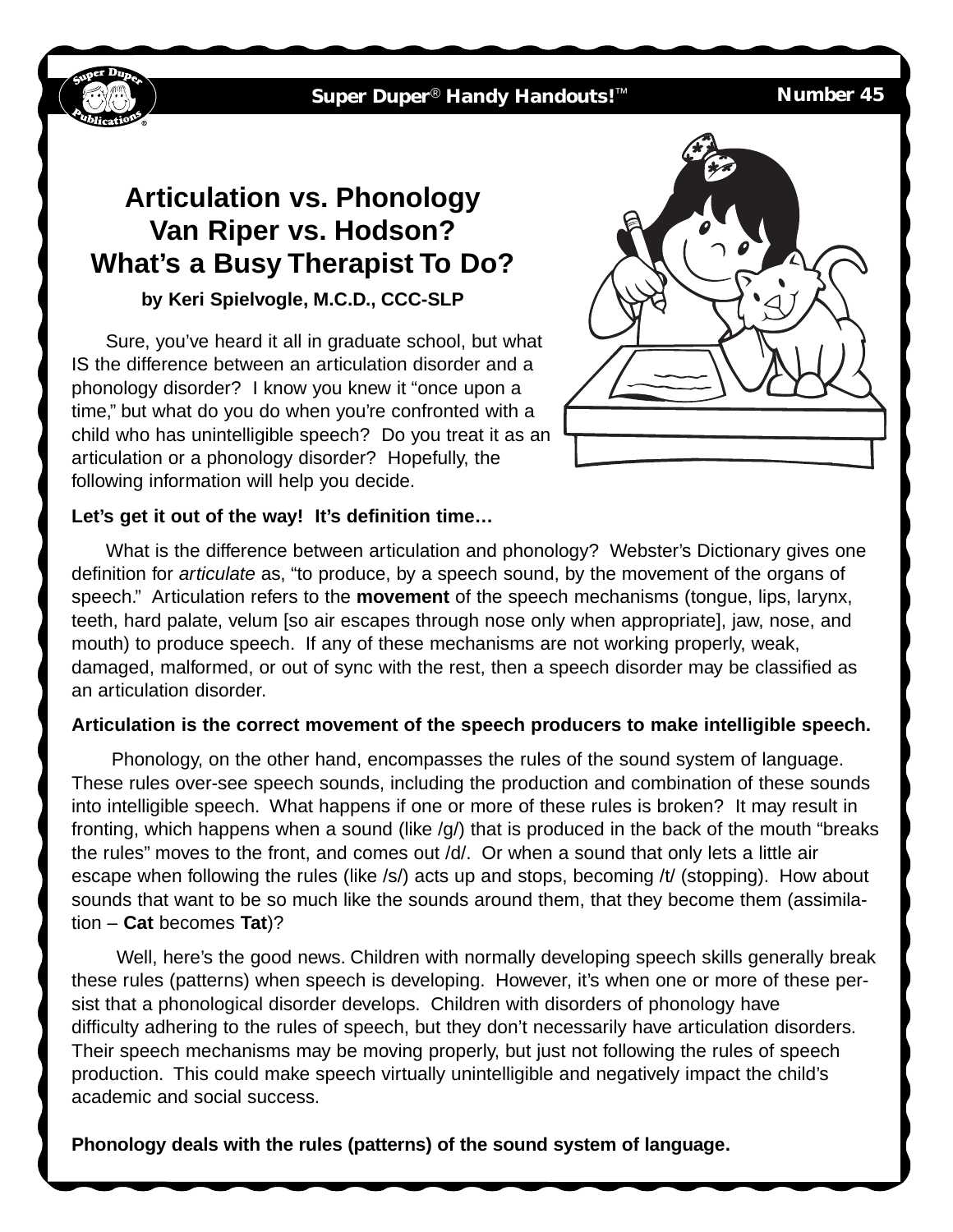### **But how do I tell the difference and how do I treat the child?**

The first part of the process is to examine the child's speech. There are a variety of ways to do this. After referring a child for a speech and language evaluation, many therapists opt for standardized assessments using picture plates. These are fine, however, but be sure not to count these as the "end all" of the assessment. If time permits, engage the child in conversation and record his/her speech on a quality tape recorder. Then, analyze the recording and obtain a speech sample of at least one hundred words.

After the articulation testing is complete, conduct an oral examination. Sometimes this is the most difficult part of the assessment. Really, who likes the taste of gloves and/or tongue depressors poking in his/her mouth? But, be sure to do this correctly and thoroughly because it is an important part of the assessment procedure. What do you look for? (The following are presented as general guidelines only.)

- **Face** Look for left/right asymmetry. Take note of drooping (flaccidity) of cheeks and/or forehead area. Notice the overall size and shape of the head, width of eyes, and placement of ears.
- **Tongue** Note general appearance, such as size, placement at rest, and/or an abundance of scar tissue. Look for abnormal or jerky involuntary movements. Inspect length of frenum (piece of tissue that connects bottom of tongue to floor of mouth). Check range of movement, control, and strength of the tongue.
	- Using a lollipop or tongue depressor, have the child stick his/her tongue out and push against the lollipop by both protruding the tongue and placing tongue within cheek and pushing outward with lips tightly closed.
	- \* Have the child lick his/her lips starting at one corner and going in a circle, stopping at where he/she started. (A good way to do this is to "paint" the child's lips with lollipop and asking him/her to lick it off.)
	- Ask the child to try to touch his/her nose with tongue (elevation); then ask him/her to try to touch his/her chin (depression).
	- Make up a "fun" sentence using the phonemes /p/, /t/, and /k/, and /b/, /d/, and /g/. For example, "The pussy cat talks with a purr," or "The big dog chewed on his good bone." Note the accuracy and contact strength of the underlined sounds.
	- Assess rate and accuracy of the tongue's movement by having the child repeat, "puh-tuhkuh" as quickly as possible (Diadochokinetic Rate).
	- Take particular note of a child who cannot repeat sounds or motor commands upon request, but can produce the same sounds spontaneously (apraxia).
	- [Note that the previous suggestions are general guidelines only; an examination of the tongue's strength and/or movement should be tailored to meet individual needs.]
	- **Teeth** Inspect the teeth for overall hygiene and health, placement, and number in mouth.